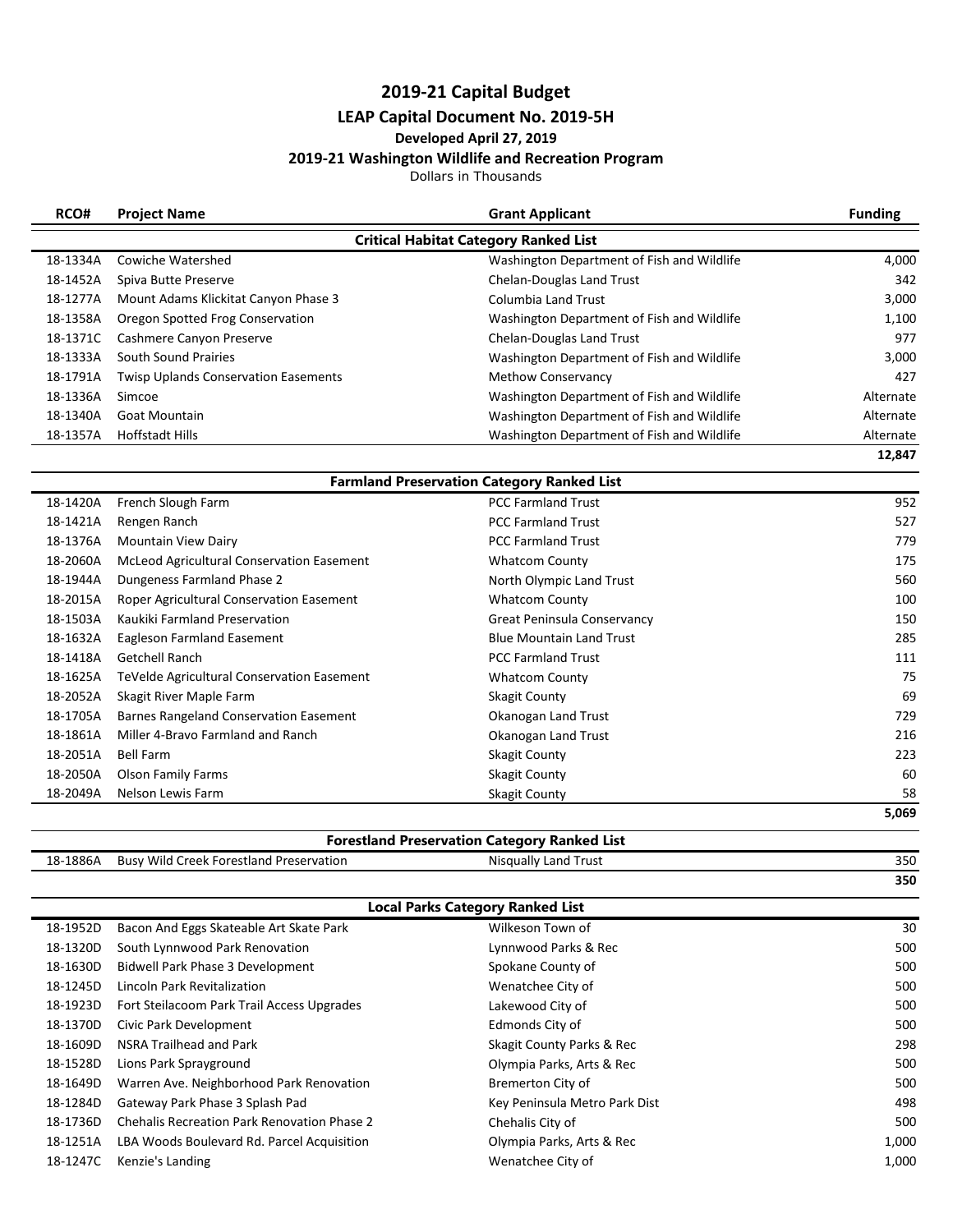# **2019-21 Capital Budget LEAP Capital Document No. 2019-5H**

## **Developed April 27, 2019**

#### **2019-21 Washington Wildlife and Recreation Program**

Dollars in Thousands

| RCO#     | <b>Project Name</b>                                      | <b>Grant Applicant</b>                 | <b>Funding</b> |
|----------|----------------------------------------------------------|----------------------------------------|----------------|
| 18-1582D | Kubota Garden Enhancements (Phase 1)                     | Seattle Parks & Rec Dept               | 500            |
| 18-1419D | Electric City Ice Age Park                               | Electric City                          | 258            |
| 18-1666D | Hesse Rec Park: Phase 1                                  | Ferry County of                        | 109            |
| 18-1668D | Puyallup Valley Sports Complex Field Improvement         | <b>Puyallup Parks &amp; Recreation</b> | 414            |
| 18-1679A | George & Hazel Stein Neighborhood Park                   | Vancouver Parks & Rec Dept             | 235            |
| 18-1586D | Smokiam Park Basketball Court Improvements               | Soap Lake City of                      | Alternate      |
| 18-1697D | Evergreen Playfield #1 Turf Conversion                   | Mountlake Terrace City of              | Alternate      |
| 18-1745D | Centennial Fields All-Inclusive Playground               | Snoqualmie City of                     | Alternate      |
| 18-1474D | Little Mountain Skills Park and Trails Facility          | Mount Vernon City of                   | Alternate      |
| 18-1687D | North Image Neighborhood Park                            | Vancouver Parks & Rec Dept             | Alternate      |
| 18-2030D | Gig Harbor Sports Complex Phase 1                        | Gig Harbor City of                     | Alternate      |
| 18-1938D | Nespelem Community Park.                                 | <b>Colville Confederated Tribes</b>    | Alternate      |
| 18-1773D | Tenino City Park Core                                    | Tenino City of                         | Alternate      |
| 18-1958D | Keller Community Park Redevelopment                      | <b>Colville Confederated Tribes</b>    | Alternate      |
| 18-1680D | Skamania Courthouse Plaza Revitalization                 | Skamania County of                     | Alternate      |
| 18-1637D | <b>Everson City Park Improvements</b>                    | Everson City of                        | Alternate      |
| 18-1934D | Lions Park Renovation                                    | College Place City of                  | Alternate      |
| 18-1555D | Airway Heights Recreation Complex Phase 2                | Airway Heights City of                 | Alternate      |
| 18-1270D | George Schmid Memorial Ballpark Improvements             | Washougal City of                      | Alternate      |
| 18-1785D | North Rainier Landbanked Site Park Development           | Seattle Parks & Rec Dept               | Alternate      |
| 18-1715D | Rainier View Park Covered Court                          | Sumner City of                         | Alternate      |
| 18-1869D | Heybrook Ridge, Lower Trail Development, WWRP-LP         | Snohomish County Parks Dept            | Alternate      |
| 18-1904D | <b>Borst Park Playground Renovation</b>                  | Centralia City of                      | Alternate      |
| 18-1592D | Glacier View Neighborhood Park                           | Everett Parks & Rec Dept               | Alternate      |
| 18-1306D | <b>Memorial Park Revitalization</b>                      | Sedro Woolley City of                  | Alternate      |
| 18-1787D | Metalworks Skate Park (Ferndale, WA)                     | Ferndale City of                       | Alternate      |
| 18-1260D | Stan & Joan Cross Park Phase 1                           | Pierce County Parks & Rec              | Alternate      |
| 18-1459D | Lake Tye Park WWRP Synthetic Fields Renovation           | Monroe City of                         | Alternate      |
| 18-1701D | Tennant Trailhead Park, Phase I Development              | King County Parks & Rec                | Alternate      |
| 18-2055D | Horseshoe Lake ADA Revitalization                        | Woodland City of                       | Alternate      |
| 18-1207A | Waterman Trails Property Acquisition-WWRP                | South Whidbey Parks & Rec Dist         | 315            |
| 18-1740D | <b>Foss Central Park</b>                                 | Tacoma MPD                             | Alternate      |
| 18-1859D | Lk Burien School Mem. Park Design & Construction         | Burien City of                         | Alternate      |
| 18-1855A | Town of Winthrop Open Space Park Acquisition             | Winthrop Town of                       | 488            |
|          | 18-1953D South Kitsap Regional Park - Phase 1D Expansion | Kitsap County Parks and Rec            | Alternate      |
| 18-1513D | Dungeness Recreation Area Enhancement                    | Clallam County of                      | Alternate      |
| 18-1429D | Chewelah Spray Park                                      | Chewelah City of                       | Alternate      |
| 18-1208D | <b>SWPRD Campground Phase 2</b>                          | South Whidbey Parks & Rec Dist         | Alternate      |
| 18-1297D | Allan Yorke Park East Ballfield With Lighting            | Bonney Lake City of                    | Alternate      |
| 18-1798D | Lummi Nation Community Park - Phase 1                    | Lummi Nation                           | Alternate      |
| 18-1889D | North Alder Street Park Splash Pad                       | Ellensburg Parks & Rec Dept            | Alternate      |
| 18-1455D | Splash Pad at Municipal Swimming Pool                    | <b>Grandview Parks &amp; Rec Dept</b>  | Alternate      |
| 18-1279D | <b>Fircrest Community Pool</b>                           | Fircrest City of                       | Alternate      |
| 18-1879D | Ilwaco City Park Renovation Phase 2                      | Ilwaco City of                         | Alternate      |
| 18-1882D | Battle Point Park KidsUp Playground                      | Bainbridge Island MPRD                 | Alternate      |
| 18-1263D | Lions Park Splash Pad                                    | Othello City of                        | Alternate      |
| 18-1422C | Rotary Morrow Community Park                             | Poulsbo City of                        | 13             |
| 18-1990D | 104th Ave SE Green River Park Development                | Auburn City of                         | Alternate      |
|          |                                                          |                                        |                |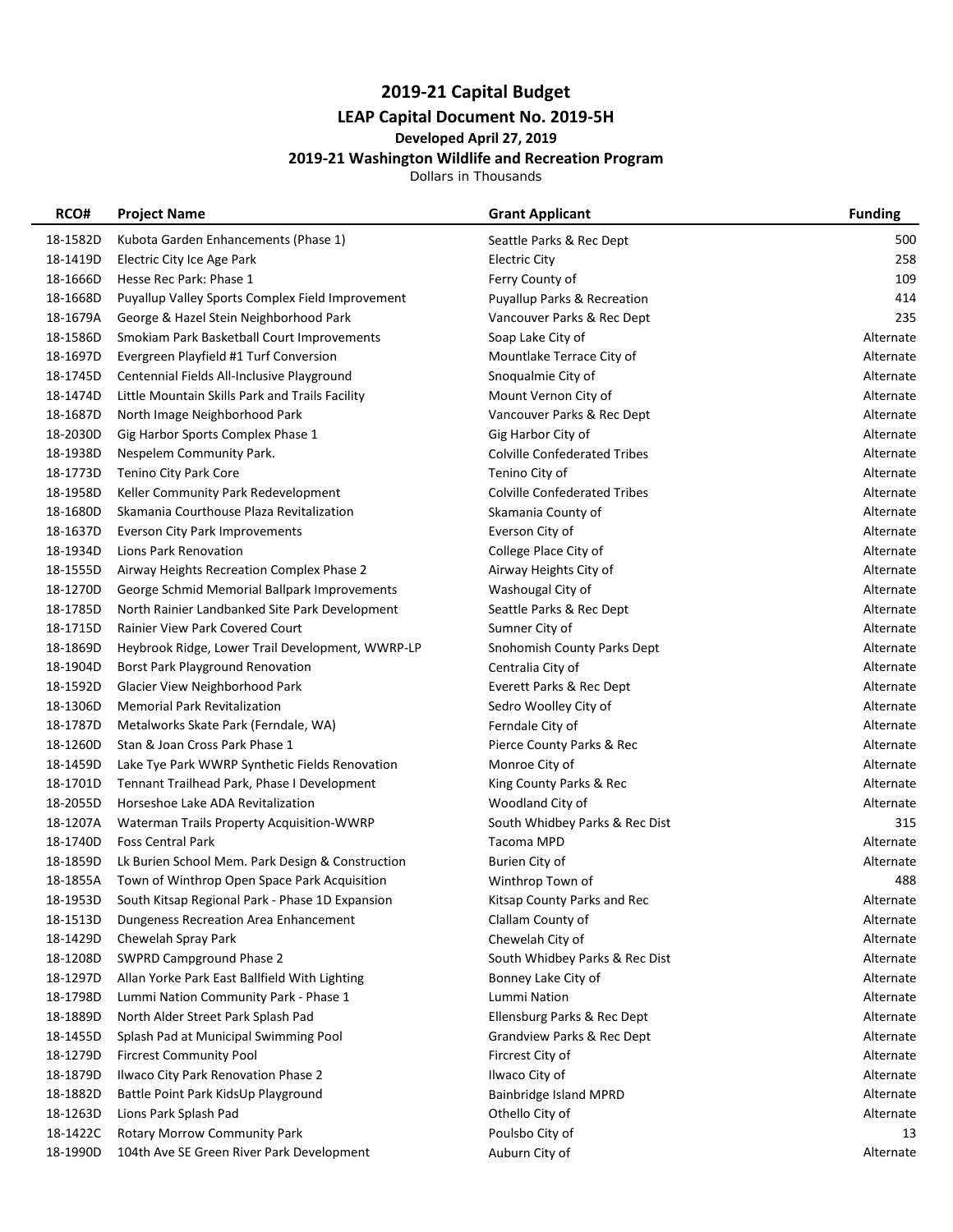# **2019-21 Capital Budget**

# **LEAP Capital Document No. 2019-5H**

## **Developed April 27, 2019**

#### **2019-21 Washington Wildlife and Recreation Program**

Dollars in Thousands

| RCO#     | <b>Project Name</b>                          | <b>Grant Applicant</b>                            | <b>Funding</b> |
|----------|----------------------------------------------|---------------------------------------------------|----------------|
| 18-1275A | Benton City Sports Complex Acquisition       | <b>Benton City</b>                                | 582            |
| 18-2164A | Washougal Schmid Property Acquisition        | Washougal City of                                 | 305            |
| 18-1722D | Whitehorse Park Restroom and Shower Building | Snohomish County Parks Dept                       | Alternate      |
| 18-1756C | Riverview Park Acquisition & Development     | Snoqualmie City of                                | 293            |
| 18-1754A | Sakai Park                                   | Bainbridge Island MPRD                            | 400            |
| 18-1612A | Van Gasken Sound View Park                   | Des Moines City of                                | 274            |
| 18-1322D | Heritage Park - Phase IV Renovation          | Stanwood City of                                  | Alternate      |
| 18-1538D | Toppenish Pioneer Park Improvement           | Toppenish City of                                 | Alternate      |
| 18-1962C | Five Acre Woods - City of Lake Forest Park   | Lake Forest Park City of                          | Alternate      |
|          |                                              |                                                   | 11,011         |
|          |                                              | <b>Natural Areas Category Ranked List</b>         |                |
| 18-1520A | Lacamas Prairie Natural Area                 | <b>Washington Department of Natural Resources</b> | 3,419          |
| 18-1526A | Steptoe Butte Proposed Natural Area Preserve | Washington Department of Natural Resources        | 1,239          |
| 18-1523A | Mima Mounds Natural Area Preserve            | <b>Washington Department of Natural Resources</b> | 2,681          |
| 18-1519A | Kennedy Creek Natural Area                   | Washington Department of Natural Resources        | 1,259          |
| 18-1517A | Dabob Bay Natural Area                       | <b>Washington Department of Natural Resources</b> | 579            |
| 18-1522A | Methow Rapids Natural Area Preserve          | <b>Washington Department of Natural Resources</b> | Alternate      |
| 18-1423A | Maloney Creek Old Growth Acquisition         | Forterra                                          | Alternate      |
|          |                                              |                                                   | 9,176          |
|          |                                              | <b>Riparian Protection Account Ranked List</b>    |                |
|          | $\overline{\phantom{a}}$<br>$\cdots$         |                                                   |                |

| Lower Elwha River Protection Priority Number 4<br>Clallam Bay Acquisition<br>Chehalis Floodplain | North Olympic Land Trust<br>North Olympic Land Trust<br>Washington Department of Fish and Wildlife | Alternate<br>Alternate |
|--------------------------------------------------------------------------------------------------|----------------------------------------------------------------------------------------------------|------------------------|
|                                                                                                  |                                                                                                    | Alternate              |
|                                                                                                  |                                                                                                    |                        |
|                                                                                                  |                                                                                                    |                        |
|                                                                                                  | King County Water and Land Resources Division                                                      | Alternate              |
| Lake Kapowsin Riparian Phase 1                                                                   | Forterra                                                                                           | Alternate              |
| Lower Big Beef Creek Acquisition                                                                 | Hood Canal Salmon Enhancement Group                                                                | 584                    |
| Skookum Creek Acquisition                                                                        | <b>Whatcom Land Trust</b>                                                                          | 864                    |
| Saltese Flats Wetland Protection and Restoration                                                 | <b>Ducks Unlimited Vancouver</b>                                                                   | 473                    |
| <b>Grayland Property</b>                                                                         | Washington Department of Fish and Wildlife                                                         | 1,500                  |
| Skookum Valley Acquisition                                                                       | Squaxin Island Tribe                                                                               | 500                    |
| Merrill Lake Natural Resources Conservation Area                                                 | Washington Department of Natural Resources                                                         | 768                    |
| Hoh River Recreation and Conservation Area                                                       | The Nature Conservancy                                                                             | 1,488                  |
|                                                                                                  | Raging River Natural Area                                                                          |                        |

|  |  | <b>State Lands Development and Renovation Category Ranked List</b> |  |  |  |
|--|--|--------------------------------------------------------------------|--|--|--|
|--|--|--------------------------------------------------------------------|--|--|--|

| State Lanus Development and Renovation Category Ramcu List |                                                                                                           |                                            |     |  |
|------------------------------------------------------------|-----------------------------------------------------------------------------------------------------------|--------------------------------------------|-----|--|
| 18-1446D                                                   | Raging River State Forest Phase 3 Trail System Expansion                                                  | Washington Department of Natural Resources | 320 |  |
| 18-1949D                                                   | McKenny Camp and Trailhead Renovation and Expansion                                                       | Washington Department of Natural Resources | 146 |  |
| 18-1860D                                                   | Morning Star Natural Resources Conservation Area Boulder-Greic Washington Department of Natural Resources |                                            | 286 |  |
| 18-1733D                                                   | Tiger Mountain State Forest View Shelter and Trail Connections                                            | Washington Department of Natural Resources | 325 |  |
| 18-1447D                                                   | Green Mountain State Forest Phase 1 Trail System Expansion                                                | Washington Department of Natural Resources | 320 |  |
| 18-1614D                                                   | Morning Star Sustainable Backcountry Toilets                                                              | Washington Department of Natural Resources | 216 |  |
| 18-1951D                                                   | Ebey Island Recreation Access Development                                                                 | Washington Department of Fish and Wildlife | 232 |  |
| 18-1457D                                                   | Nisqually River Water Access Redevelopment                                                                | Washington Department of Fish and Wildlife | 290 |  |
| 18-1610D                                                   | Lake Tahuya Public Access Development                                                                     | Washington Department of Fish and Wildlife | 310 |  |
| 18-1181D                                                   | Shumaker Grade and Snyder Bar Access Improvements                                                         | Washington Department of Fish and Wildlife | 260 |  |
| 18-1724D                                                   | Blue Lake (Wannacut) Access Development                                                                   | Washington Department of Fish and Wildlife | 223 |  |
| 18-1603D                                                   | Camas Meadows Natural Area Preserve                                                                       | Washington Department of Natural Resources | 63  |  |
| 18-1965D                                                   | Roses Lake Access Redevelopment Phase 2                                                                   | Washington Department of Fish and Wildlife | 9   |  |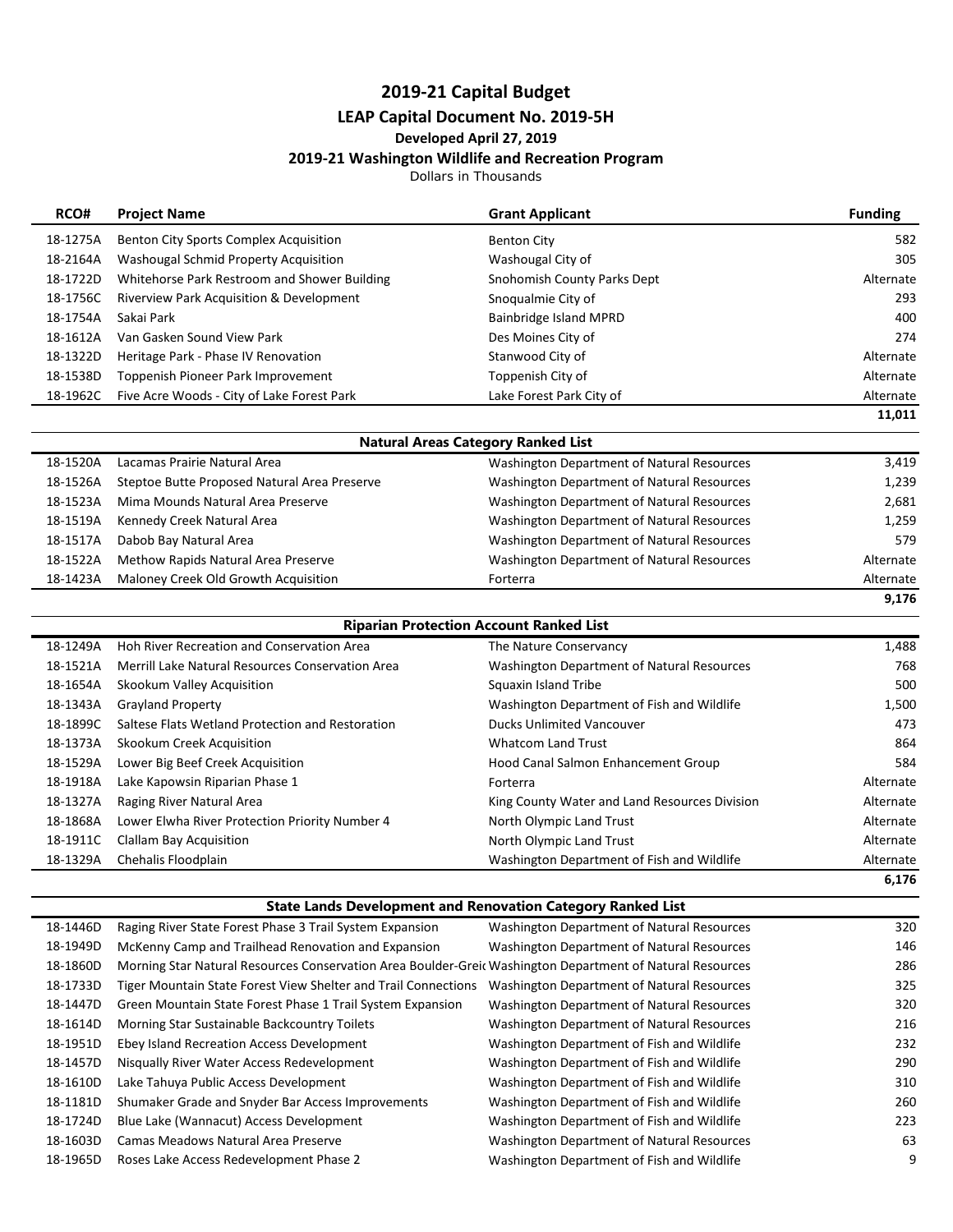## **2019-21 Capital Budget LEAP Capital Document No. 2019-5H**

### **Developed April 27, 2019**

### **2019-21 Washington Wildlife and Recreation Program**

Dollars in Thousands

| RCO#     | <b>Project Name</b>                     | <b>Grant Applicant</b>                     | <b>Funding</b> |
|----------|-----------------------------------------|--------------------------------------------|----------------|
| 18-2058D | Liberty Lake Public Access Renovation   | Washington Department of Fish and Wildlife | Alternate      |
| 18-2045D | Little Spokane River Access Development | Washington Department of Fish and Wildlife | Alternate      |
| 18-1727D | <b>Buzzard Lake Access Development</b>  | Washington Department of Fish and Wildlife | Alternate      |
| 18-1712D | Beebe Springs Facilities Development    | Washington Department of Fish and Wildlife | Alternate      |
| 18-2224D | Pond 1, 2, 3, and 6 Toilet Replacement  | Washington Department of Fish and Wildlife | Alternate      |
|          |                                         |                                            | \$3,000        |

| <b>State Lands Restoration and Enhancement Category Ranked List</b> |                                                                                                             |                                                   |           |
|---------------------------------------------------------------------|-------------------------------------------------------------------------------------------------------------|---------------------------------------------------|-----------|
| 18-1862R                                                            | Lacamas Prairie Natural Area Preserve Prairie and Oak Restoratio Washington Department of Natural Resources |                                                   | 160       |
| 18-1777R                                                            | South Sound Prairie Oak Restoration                                                                         | Washington Department of Natural Resources        | 434       |
| 18-1894R                                                            | Camas Meadows Forest and Rare Plant Restoration 2                                                           | <b>Washington Department of Natural Resources</b> | 118       |
| 18-1893R                                                            | San Juan Island Prairie and Bald Restoration                                                                | Washington Department of Natural Resources        | 121       |
| 18-1664R                                                            | Trout Lake Natural Area Preserve Forest and Meadow Restoratio Washington Department of Natural Resources    |                                                   | 106       |
| 18-1669R                                                            | Columbia Hills Grassland Restoration                                                                        | Washington Department of Natural Resources        | 91        |
| 18-1221R                                                            | Damon Point Restoration Phase 2                                                                             | Washington Department of Natural Resources        | 170       |
| 18-1900R                                                            | Back Rock Lake Shrub-steppe Restoration                                                                     | Washington Department of Fish and Wildlife        | 212       |
| 18-1903R                                                            | Quilomene Wildlife Area Restoration                                                                         | Washington Department of Fish and Wildlife        | 93        |
| 18-1774R                                                            | Rock Creek Cleman Ridge Forest Restoration                                                                  | Washington Department of Fish and Wildlife        | 296       |
| 18-1847R                                                            | Scotch Creek Riparian Restoration                                                                           | Washington Department of Fish and Wildlife        | 92        |
| 18-1937R                                                            | Sherman Creek Forest Restoration Prescribed Burning                                                         | Washington Department of Fish and Wildlife        | 460       |
| 18-1979R                                                            | L.T. Murray Teanaway Valley Unit Restoration                                                                | Washington Department of Fish and Wildlife        | 208       |
| 18-1987R                                                            | Ragged Ridge Restoration                                                                                    | Washington State Parks and Recreation Commission  | 207       |
| 18-1830R                                                            | Wenas Watershed Enhancement                                                                                 | Washington Department of Fish and Wildlife        | 231       |
| 18-1924R                                                            | <b>Puget Trough Lowland Forest Restoration</b>                                                              | Washington Department of Natural Resources        | Alternate |
| 18-1999R                                                            | Saint Edward State Park Restoration                                                                         | Washington State Parks and Recreation Commission  | Alternate |
| 18-1980R                                                            | Chelan Wells Post Fire Shrub-steppe Restoration                                                             | Washington Department of Fish and Wildlife        | Alternate |
| 18-1753R                                                            | Yakima River Pond 4 and 5 Floodplain Restoration                                                            | Washington Department of Fish and Wildlife        | Alternate |
| 18-1721R                                                            | Gloyd Seeps Wildlife Habitat Restoration                                                                    | Washington Department of Fish and Wildlife        | Alternate |
|                                                                     |                                                                                                             |                                                   | 3,000     |

#### **State Parks Category Ranked List**

| 18-1839A | Inholdings and Adjacent Properties                       | Washington State Parks and Recreation Commission | 1,000     |
|----------|----------------------------------------------------------|--------------------------------------------------|-----------|
| 18-1480A | Moran State Park Wilcox Property                         | Washington State Parks and Recreation Commission | 1,227     |
| 18-1510D | Dosewallips River Campsite Relocation                    | Washington State Parks and Recreation Commission | 1,514     |
| 18-1840D | Palouse to Cascades Connection Malden and Rosalia        | Washington State Parks and Recreation Commission | 1,742     |
| 18-1844D | Kopachuck Beach Area Improvements                        | Washington State Parks and Recreation Commission | 1,236     |
| 18-1843D | Palouse to Cascade Tekoa Trestle Deck and Rails          | Washington State Parks and Recreation Commission | 1,014     |
| 18-1760D | Willapa Hills Trail Development 6 Miles Raymond to Menlo | Washington State Parks and Recreation Commission | Alternate |
| 18-1845D | North Head Lighthouse Access Improvements                | Washington State Parks and Recreation Commission | Alternate |
| 18-1703A | Spring Bay Property Obstruction Pass State Park          | Washington State Parks and Recreation Commission | 1,899     |
| 18-1942A | Mount Spokane Day Mountain Inholding                     | Washington State Parks and Recreation Commission | 699       |
| 18-1890A | Flaming Geyser Nelson Property                           | Washington State Parks and Recreation Commission | 681       |
| 18-1891A | Green River Gorge Butt Property                          | Washington State Parks and Recreation Commission | Alternate |
| 18-1842A | Miller Peninsula Jones Trust Acquisition                 | Washington State Parks and Recreation Commission | Alternate |
| 18-1704A | Youngren Property Moran State Park                       | Washington State Parks and Recreation Commission | Alternate |
| 18-2038D | Lake Wenatchee Pedestrian Bridge                         | Washington State Parks and Recreation Commission | Alternate |
| 18-1892C | Haley Property Initial Park Development                  | Washington State Parks and Recreation Commission | Alternate |
| 18-1841A | Willapa Hills Trail Marwood Farms                        | Washington State Parks and Recreation Commission | Alternate |